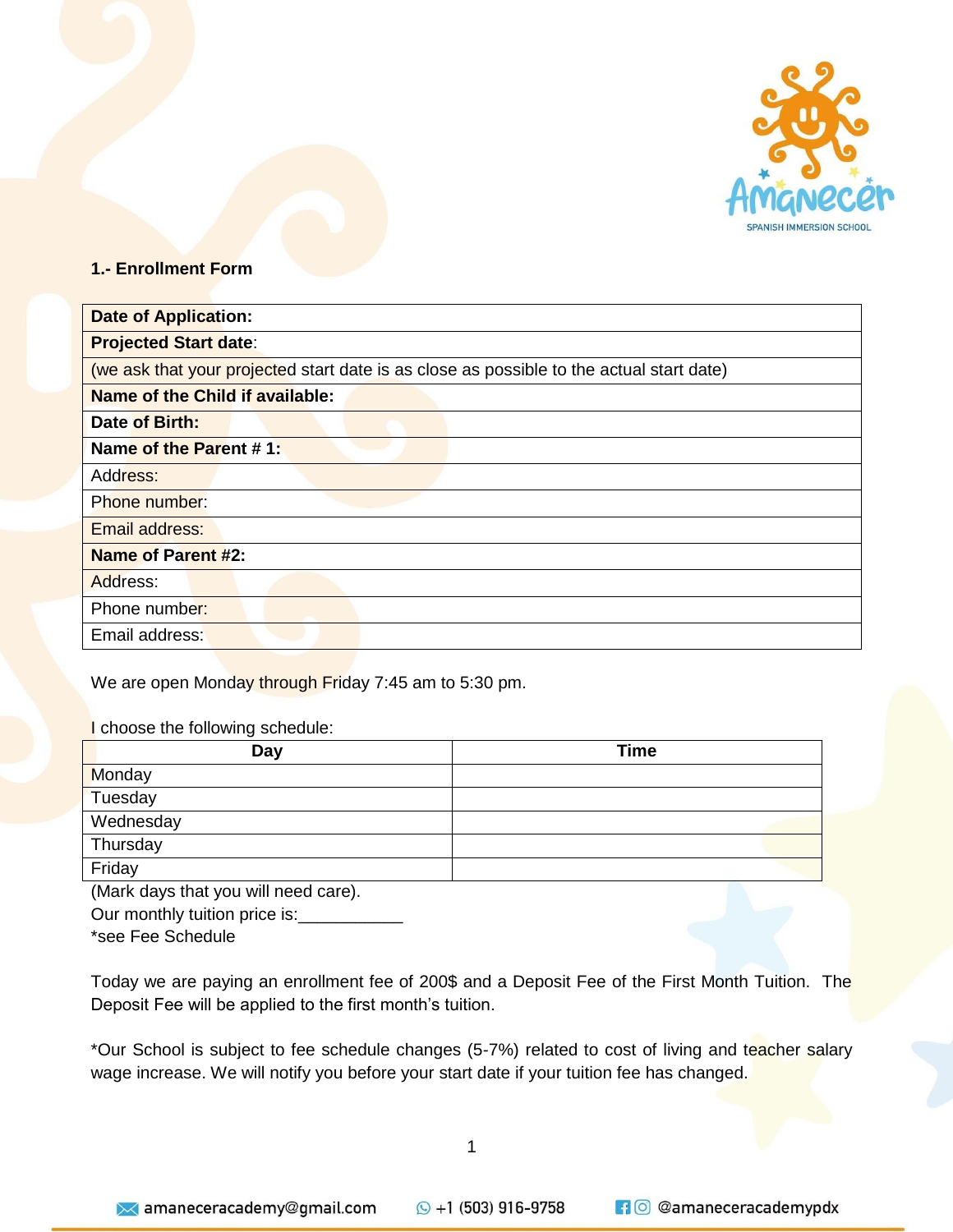

This is a contract between Amanecer Academy LLC and \_\_\_\_\_\_\_\_\_\_\_\_\_\_\_\_\_\_\_\_\_\_\_\_\_\_\_ and if I decide not to enroll my child by the projected start date. I will forfeit my deposit and enrollment fee. If there are any issues with a project start date Amanecer Academy LLC and will discuss new start date. Parent will forfeit \$500 deposit but will not need to pay for \$ 200 enrollment fee and a new start date will be determined.

**Laura Paz / Amanecer Academy**

 $\mathcal{L}$  and the set of the set of the set of the set of the set of the set of the set of the set of the set of the set of the set of the set of the set of the set of the set of the set of the set of the set of the set of

 $\mathcal{L}_\text{max}$  , we have the set of  $\mathcal{L}_\text{max}$ 

 $\blacksquare$ 

**Parent(s)**

**Parent(s)** 

Date: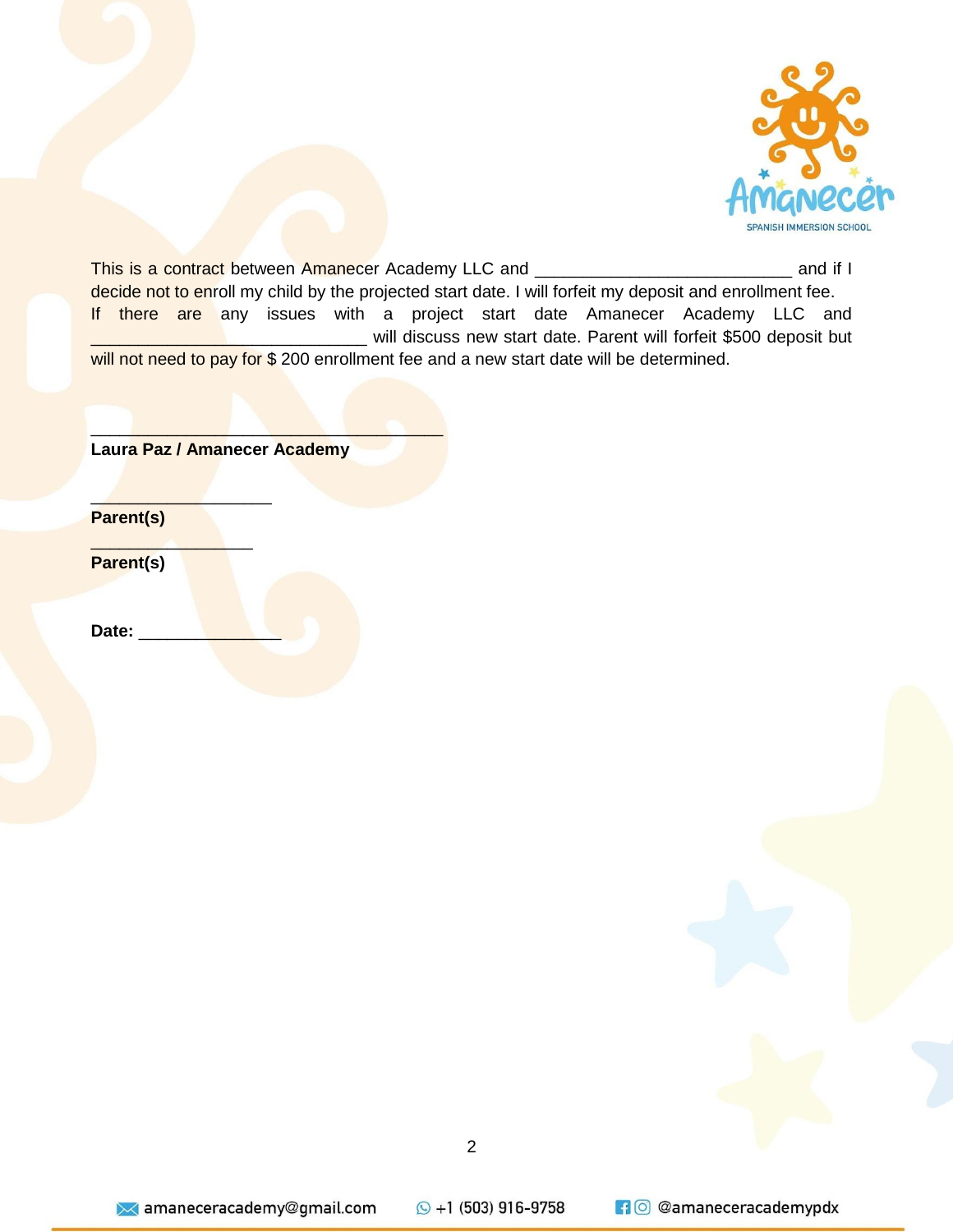

# **2.- Emergency Card**

| <b>Child's Name</b> | Child Birth Date |           |
|---------------------|------------------|-----------|
| <b>Address</b>      | City             | --<br>∠ır |

## **Parent/Legal Guardian Contact Information**

| <b>Parent/Legal Guardian</b> | Parent/Legal Guardian |
|------------------------------|-----------------------|
| <b>Home Phone</b>            | Home Phone            |
| <b>Work Phone</b>            | <b>Work Phone</b>     |
| <b>Cell Phone</b>            | Cell Phone            |
| <b>Home Address</b>          | <b>Home Address</b>   |
| <b>Work Address</b>          | <b>Work Address</b>   |
| <b>Email Address</b>         | <b>Email Address</b>  |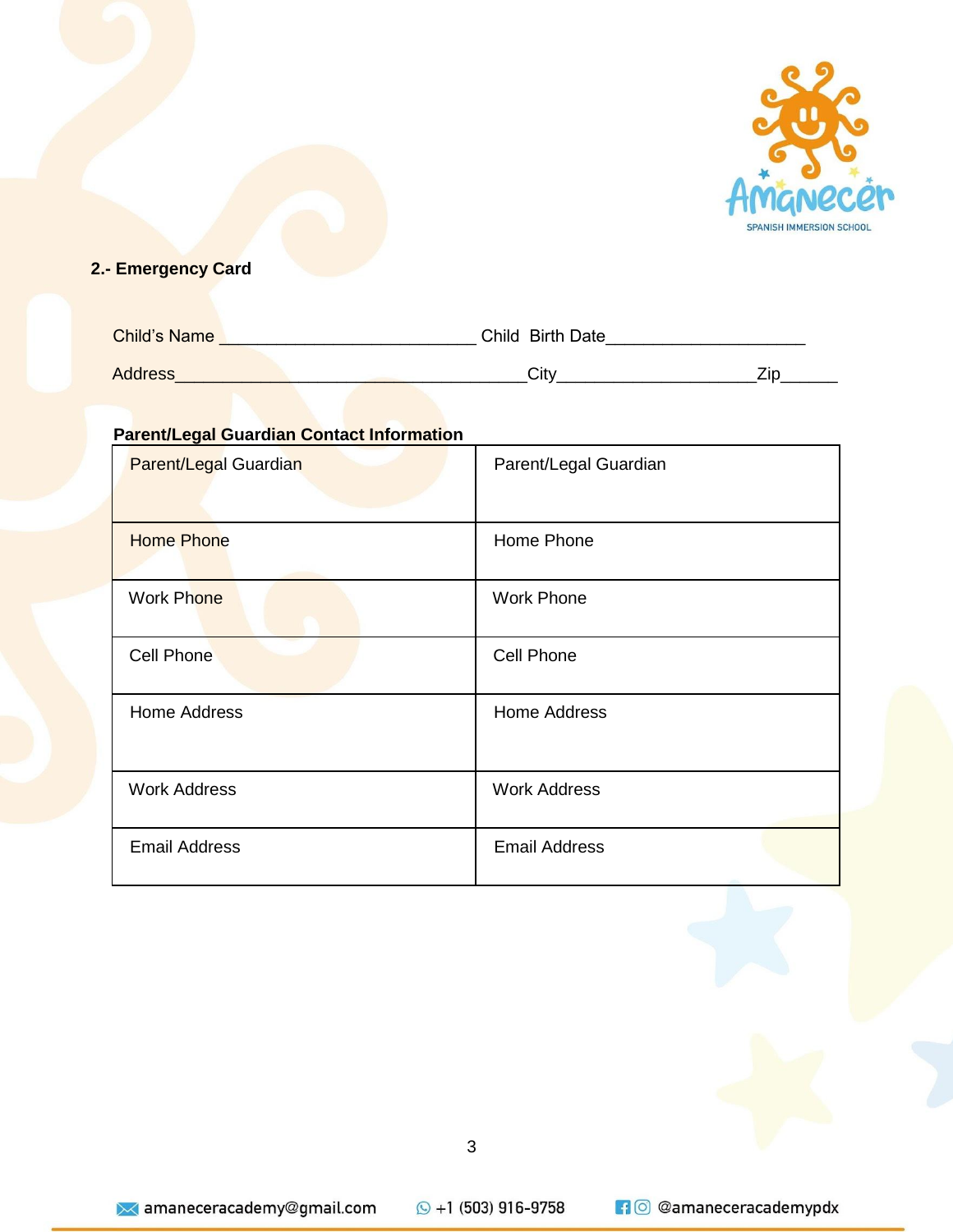

# **3.- Emergency Contact Information**

| Parent 1          | <b>Parent 2</b>   |
|-------------------|-------------------|
| <b>Name</b>       | Name              |
| <b>Home Phone</b> | Home Phone        |
| <b>Work Phone</b> | <b>Work Phone</b> |
| <b>Cell Phone</b> | <b>Cell Phone</b> |
| Home Address      | Home Address      |
| Relationship      | Relationship      |

## **Medical Information**

| Primary Physician         | Dentist             |
|---------------------------|---------------------|
| <b>Phone Number</b>       | <b>Phone Number</b> |
| Address                   | Address             |
| Medical Insurance Company | Policy #ID          |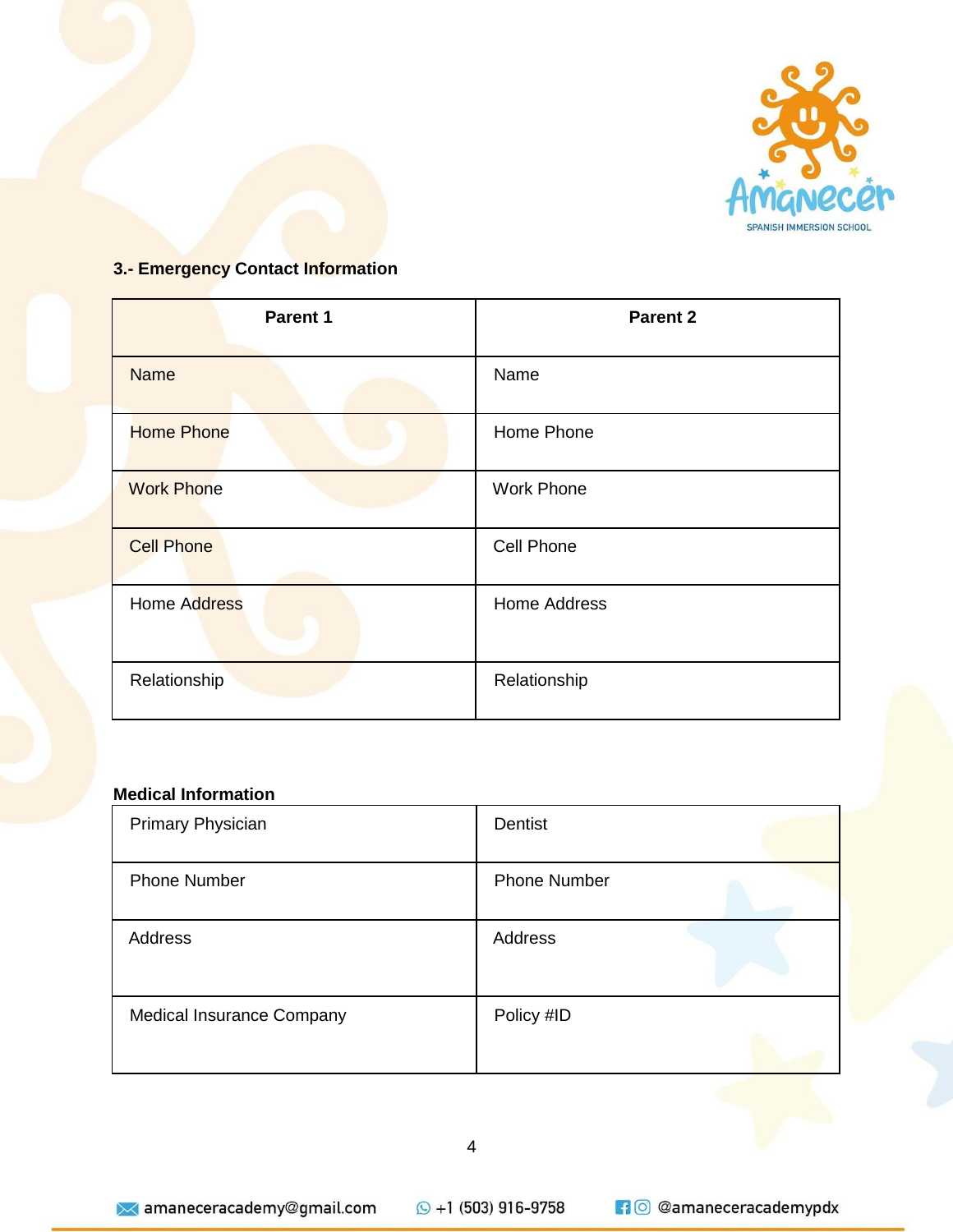

| <b>Medications</b>                 |  |
|------------------------------------|--|
| Allergies                          |  |
| <b>Significant Medical History</b> |  |

In the event of an emergency, I give permission for **Amanecer Academy** to call an ambulance or to take my child to any available physician or hospital and to obtain all medical treatment for my child (surgical, x-ray, laboratory, anesthesia, and other medical and/or hospital procedures as may be performed or prescribed by the attending physician). You will be notified as soon as the emergency has taken place, however, for immediate circumstances 911 will be called and your child will be transported to the nearest hospital. By signing this statement you are agreeing to take full financial responsibility for the transportation and treatment costs.

| Parents Signature | Date |  |
|-------------------|------|--|
|                   |      |  |
|                   |      |  |
| Parents Signature | Date |  |
|                   |      |  |
|                   |      |  |
|                   | 5    |  |
|                   |      |  |

**10** @amaneceracademypdx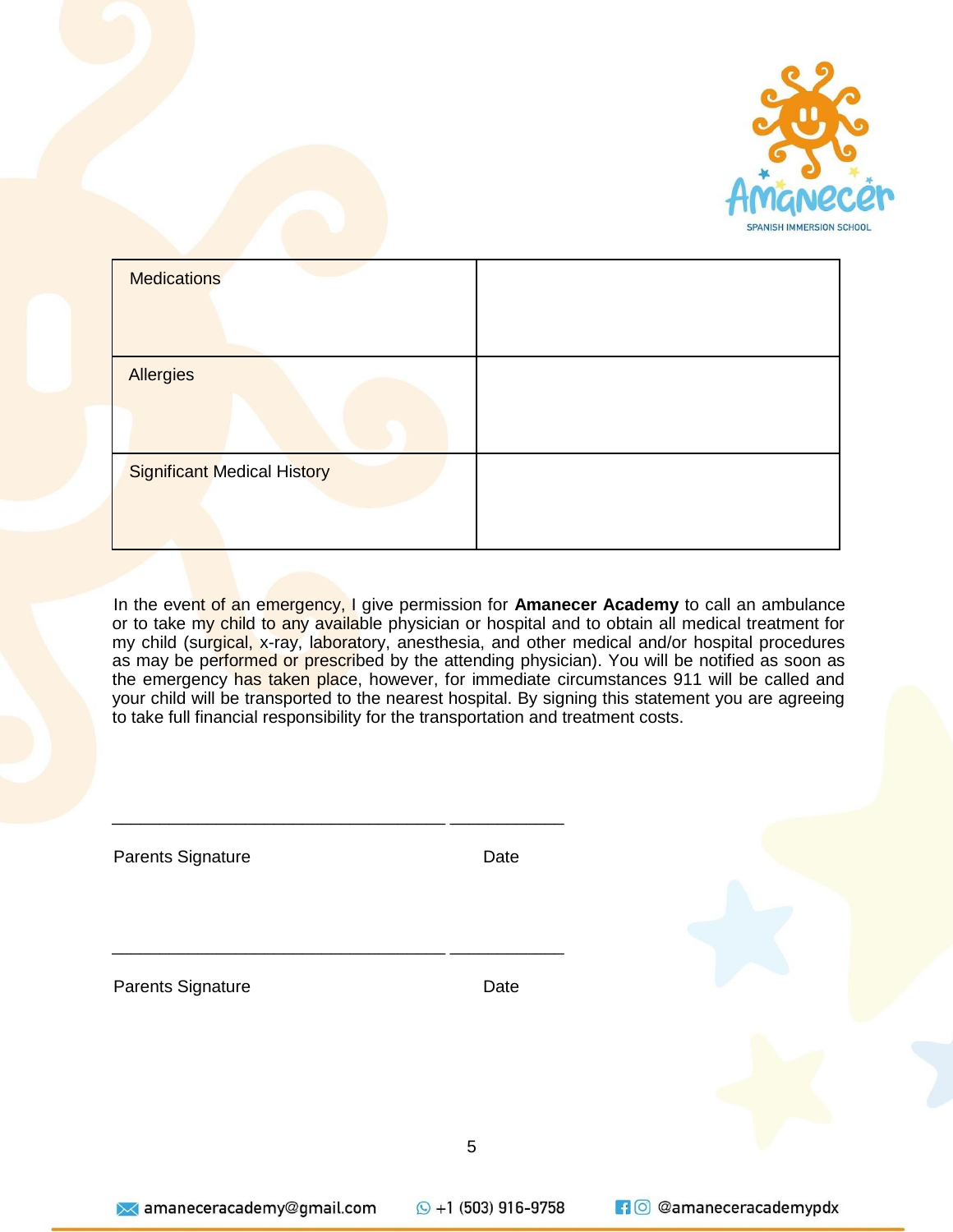

#### **4.- Enrollment Information**

**Amanecer Academy Spanish School** wants to ensure that your child is well taken care of, that is why this questionnaire MUST be completed and on file before your child may attend class. If you wish to make changes, please notify your child's teacher or the director.

| <b>Child's Full Name:</b>           |
|-------------------------------------|
| <b>Child's Birth Date:</b>          |
| Child's Nick Name (if applicable):  |
| <b>Parents/Legal Guardian Name:</b> |
| Address:                            |
| Home Phone Number:                  |
| Parent Cell Number(s):              |

The following are **Amanecer Academy** Policies and Oregon Child Care Division Regulations. Each policy is explained in full detail in the Parent Handbook, please read carefully and **initial next to each item below**. If you have any questions, please contact the director for additional information.

- I have provided Amanecer Academy with Oregon's proof of immunization record or a religious or medical exemption, and understand that my child cannot attend school until I as the parents/legal guardian provide the needed information.
- I have read the Amanecer Academy Parent Handbook, and I understand its contents and agree to all of the rules and policies as outlined.
- I understand that Amanecer Academy staff will be taking photographs of all of the children enrolled at the school. These photos are strictly for school use and educational purposes. These photographs will be displayed in the classroom, on the school's bulletin board,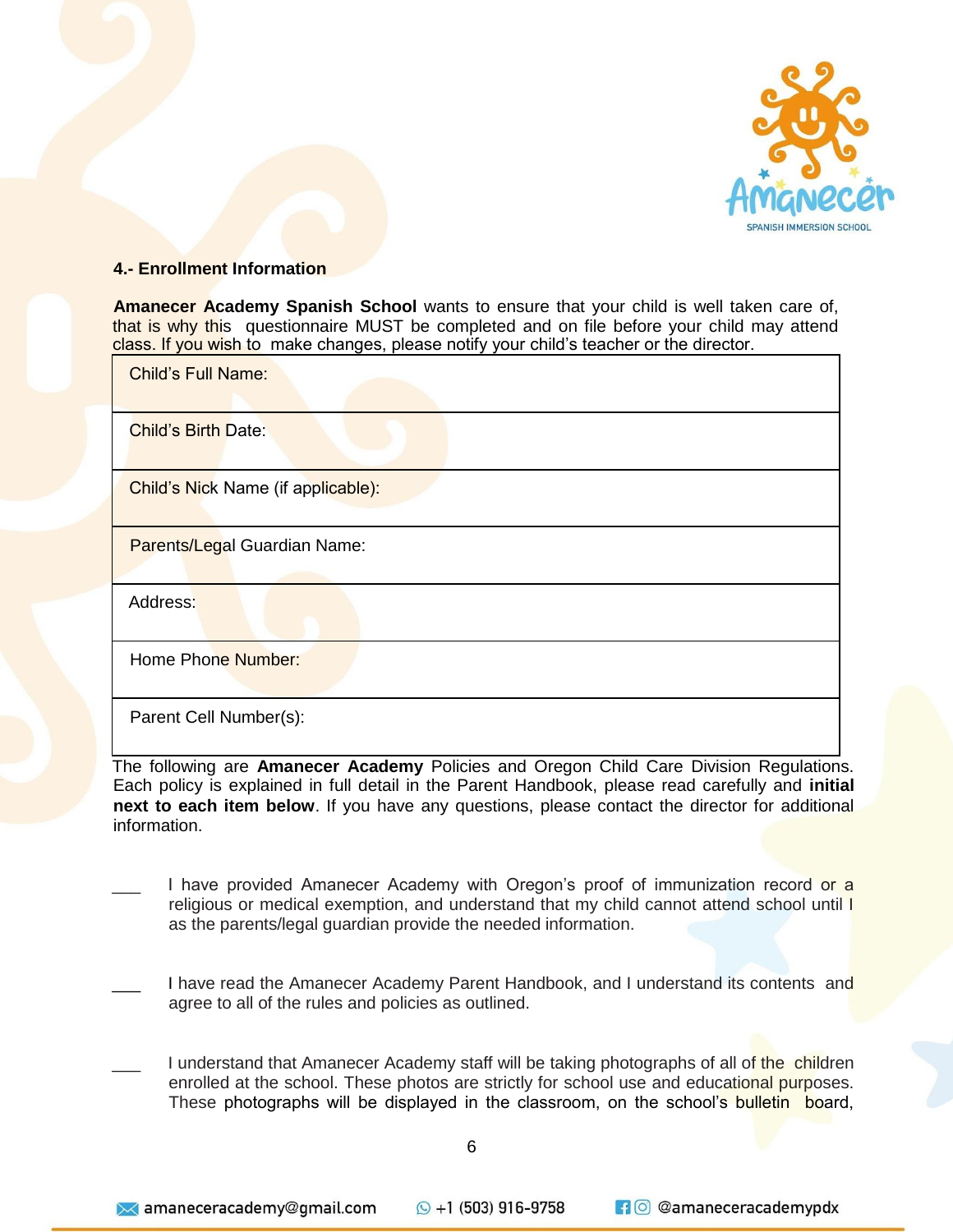

school website, school's Facebook page and any promotional materials.

While at school, my child may be given anti-bacterial ointment or first aid ointments.

I give permission for my child to go on walking trips under the direct supervision of Amanecer Academy staff. These walking trips will be taken on a daily basis to the park or walks around the neighborhood.

I understand that Amanecer Academy is a year round school and I am committing to a full year (12 months) of enrollment. **If you will be withdrawing your child before August, we ask that you fill in the section below to avoid any early withdrawal fees or provide the school with a 30 day withdrawal notice to avoid any fees.** 

My child's last day of Amanecer Academy will be

I understand that Amanecer Academy has a Holiday and closure Calendar and I have received a copy and reviewed it. There is no refund for sick days or other absences, including scheduled breaks/holidays/snow days. (Specific dates are listed on the Holiday Closure Calendar).

I understand Amanecer Academy utilizes a payment and processing application called "Brightwheel". Parents can use credit cards to pay using the application however I'm responsible for any fees associated with credit card payments. Debit cards payments do no have fee associated to them. Checks are also accepted but our preferred payment system is through our application Brightwheel.

I understand that if tuition is not received by the 5th of each month a fee of 5\$ will be charged per day, until tuition is paid in full.

- Checks that are returned for Non-Sufficient Funds will have a \$25 late fee, plus a \$35 return check fee.
- I understand that I must pick my child up from school on time. I also understand that I will be charged a \$1 fee for every minute that I am late to pick up my child from school. \*Please pay late fee to closing staff member.
- I understand that staff will conduct Ages and Stages Developmental screening for every child enrolled in the school. The screening tool will be discussed with parents during conferences.
- I understand that Amanecer Academy, reserves the right to terminate enrollment in the event of irresolvable aggressive behaviors, which affect the rights of students in the class.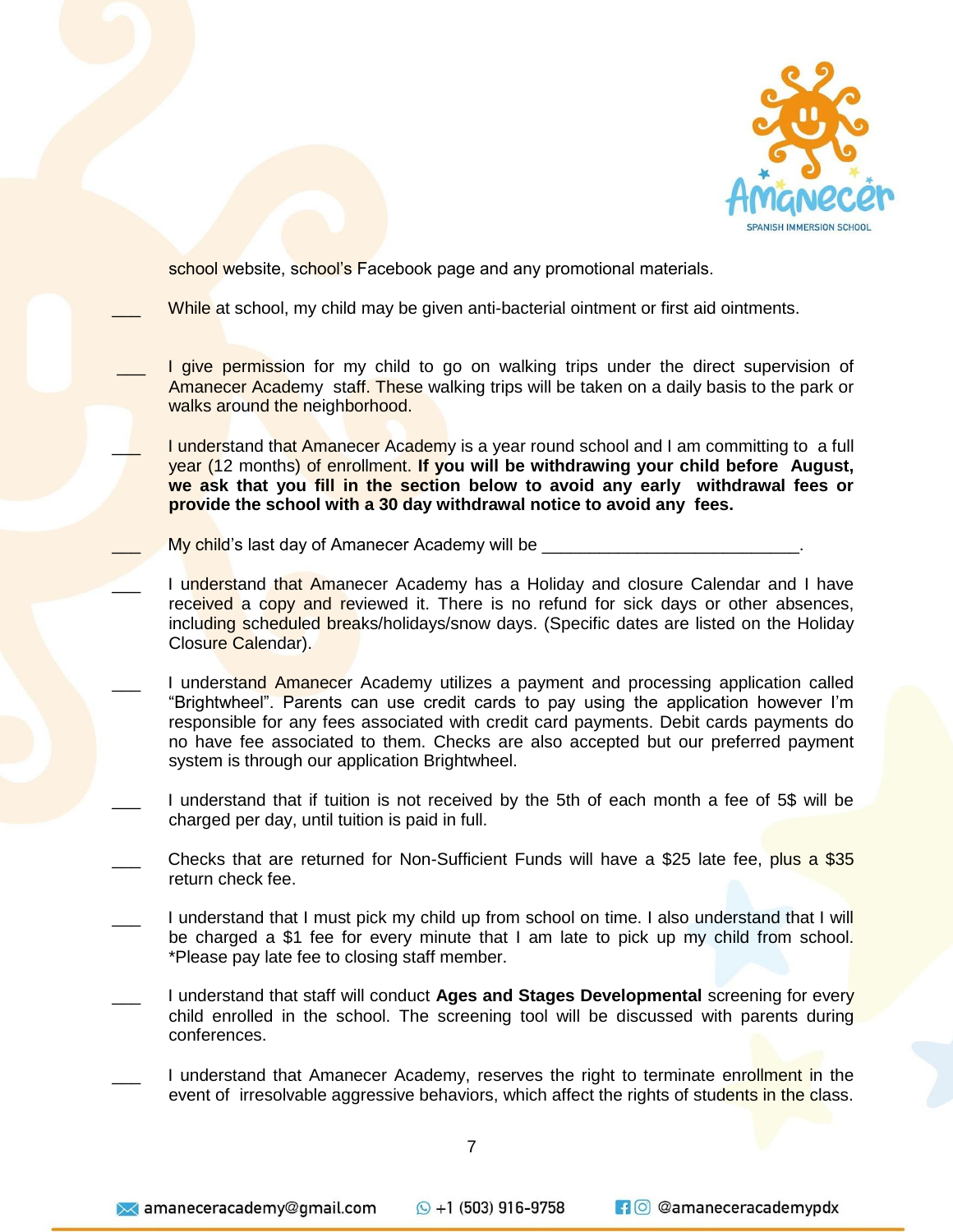

We use the Termination Procedures to evaluate the circumstances.

\_\_\_\_\_\_\_\_\_\_\_\_\_\_\_\_\_\_\_\_\_\_\_\_\_\_\_\_\_\_\_\_\_\_\_\_\_\_\_\_ \_\_\_\_\_\_\_\_\_\_\_

Parents/Legal Guardian Signature Date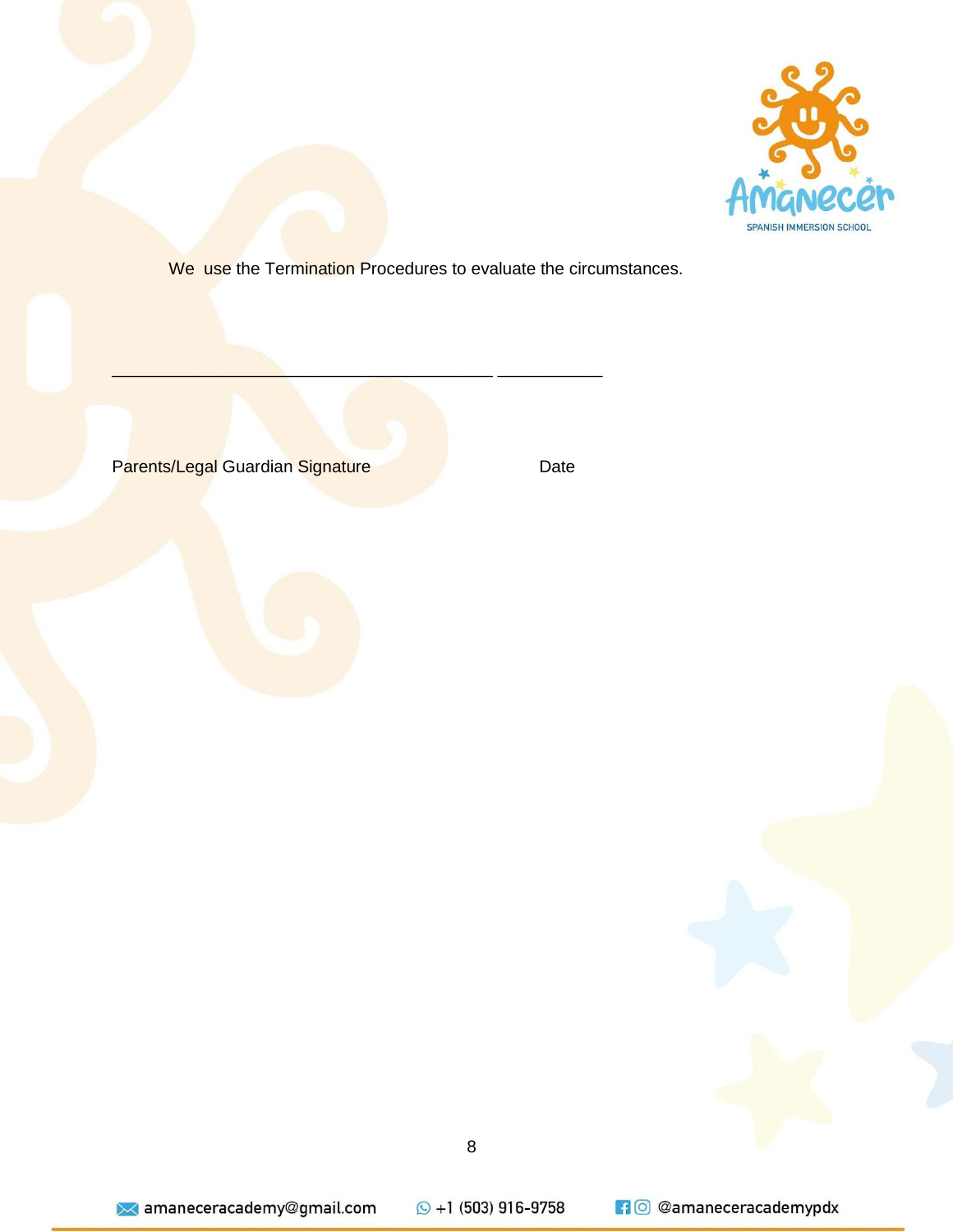

#### **5.- Family and Child Information**

The purpose of this form is to allow us to know your child and his/her needs better so we may do the best job possible. All information is kept confidential.

Child's Name: Nickname:

List of all children in the family in order of age (include children enrolled)

|        | Age |
|--------|-----|
| C      | Age |
| ີ<br>w | Age |

Do both the parents live in the same household?

If separated, does the child live in both households?

Please list previous school/child care experience, include name of school, duration of enrollment, ages of children, and briefly explain your child's experience.

\_\_\_\_\_\_\_\_\_\_\_\_\_\_\_\_\_\_\_\_\_\_\_\_\_\_\_\_\_\_\_\_\_\_\_\_\_\_\_\_\_\_\_\_\_\_\_\_\_\_\_\_\_\_\_\_\_\_\_\_\_\_\_\_\_\_\_\_\_\_\_\_\_\_\_\_

\_\_\_\_\_\_\_\_\_\_\_\_\_\_\_\_\_\_\_\_\_\_\_\_\_\_\_\_\_\_\_\_\_\_\_\_\_\_\_\_\_\_\_\_\_\_\_\_\_\_\_\_\_\_\_\_\_\_\_\_\_\_\_\_\_\_\_\_\_\_\_\_\_\_\_\_

\_\_\_\_\_\_\_\_\_\_\_\_\_\_\_\_\_\_\_\_\_\_\_\_\_\_\_\_\_\_\_\_\_\_\_\_\_\_\_\_\_\_\_\_\_\_\_\_\_\_\_\_\_\_\_\_\_\_\_\_\_\_\_\_\_\_\_\_\_\_\_\_\_\_\_\_ \_\_\_\_\_\_\_\_\_\_\_\_\_\_\_\_\_\_\_\_\_\_\_\_\_\_\_\_\_\_\_\_\_\_\_\_\_\_\_\_\_\_\_\_\_\_\_\_\_\_\_\_\_\_\_\_\_\_\_\_\_\_\_\_\_\_\_\_\_\_\_\_\_\_\_\_ \_\_\_\_\_\_\_\_\_\_\_\_\_\_\_\_\_\_\_\_\_\_\_\_\_\_\_\_\_\_\_\_\_\_\_\_\_\_\_\_\_\_\_\_\_\_\_\_\_\_\_\_\_\_\_\_\_\_\_\_\_\_\_\_\_\_\_\_\_\_\_\_\_\_\_

Does your child need help with the following areas? Dressing, Eating, Communicating, Toileting *(Children entering the 3 year old classroom must be independent in using the bathroom)*  Other\_\_\_\_\_\_\_\_\_\_\_\_\_\_\_\_\_\_\_\_\_\_\_\_\_\_\_\_\_\_\_\_\_\_\_\_\_\_\_\_\_\_\_\_\_\_\_\_\_\_\_\_\_\_\_\_\_\_\_\_\_\_\_\_\_\_\_\_\_\_\_

\_\_\_\_\_\_\_\_\_\_\_\_\_\_\_\_\_\_\_\_\_\_\_\_\_\_\_\_\_\_\_\_\_\_\_\_\_\_\_\_\_\_\_\_\_\_\_\_\_\_\_\_\_\_\_\_\_\_\_\_\_\_\_\_\_\_\_\_\_\_\_\_\_\_\_\_

Does your child have any disabilities? Does your child have any allergies or food preferences? Please explain in detail) If your child needs to take specific medication you will need to fill out a separate Medication Authorization Form for each medication. Would you like to meet with the director and teachers to fully discuss medication and allergies?

9

 $\circledS$  +1 (503) 916-9758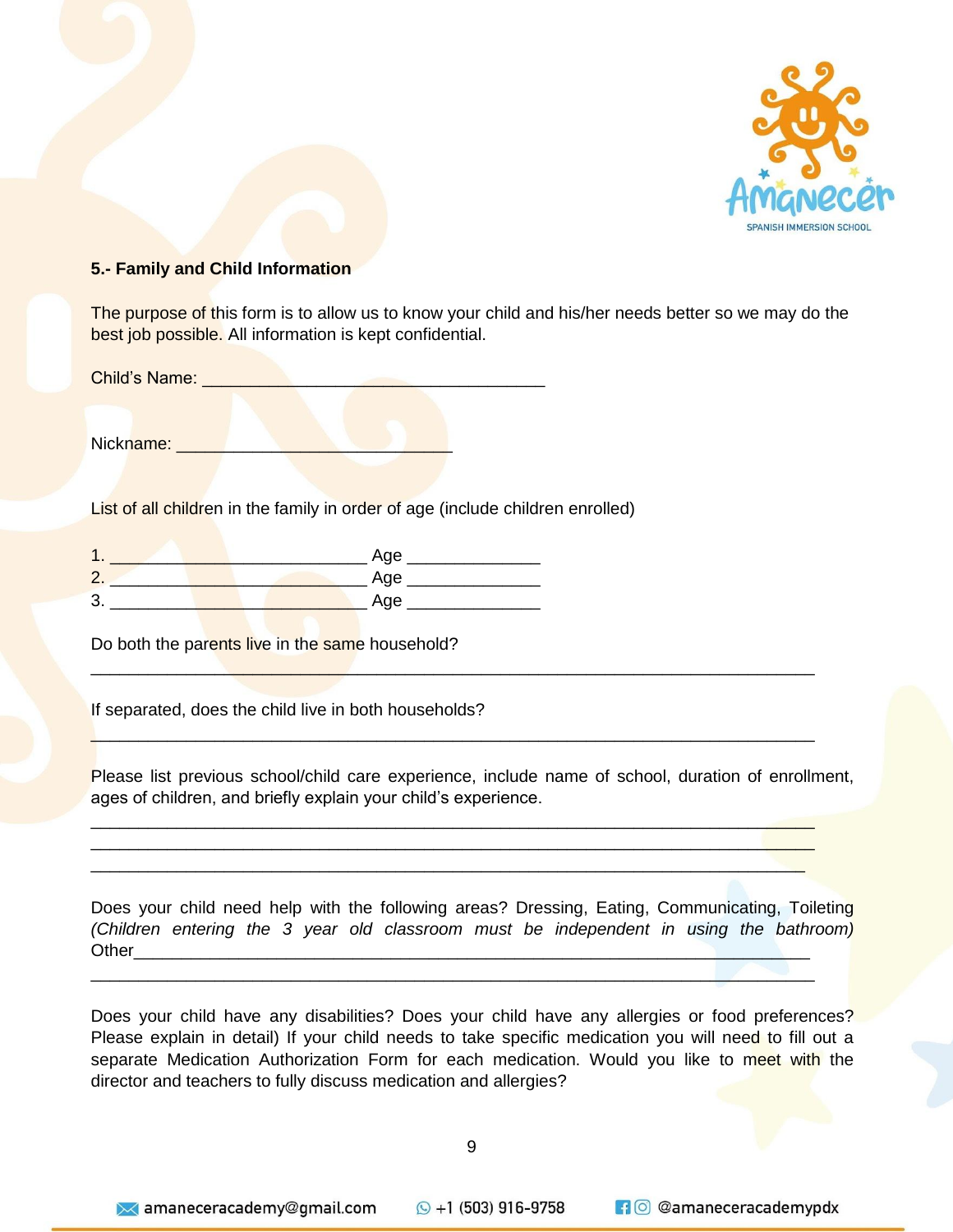

## **6.- Child's Favorite**

- Toys/Games:\_\_\_\_\_\_\_\_\_\_\_\_\_\_\_\_\_\_\_\_\_\_\_\_\_\_\_\_\_\_\_\_\_\_\_\_\_\_\_\_\_\_\_\_\_\_\_\_\_\_\_\_\_\_\_\_\_\_\_\_\_\_\_
- Songs/Books:\_\_\_\_\_\_\_\_\_\_\_\_\_\_\_\_\_\_\_\_\_\_\_\_\_\_\_\_\_\_\_\_\_\_\_\_\_\_\_\_\_\_\_\_\_\_\_\_\_\_\_\_\_\_\_\_\_\_\_\_\_\_
- Foods/Drinks:\_\_\_\_\_\_\_\_\_\_\_\_\_\_\_\_\_\_\_\_\_\_\_\_\_\_\_\_\_\_\_\_\_\_\_\_\_\_\_\_\_\_\_\_\_\_\_\_\_\_\_\_\_\_\_\_\_\_\_\_\_\_

## **Describe the following about your child and answer each question?**

- Temperament
- Likes/Dislikes
- Was your child born premature?
- Has your child had any surgeries, long-term hospital stays, ongoing medical needs?
- What is your child's first language?
- Has your child been exposed or have prior knowledge of Spanish?
- What holidays does your family celebrate/not celebrate?
- Special talents or interests that you would like to share with the school?

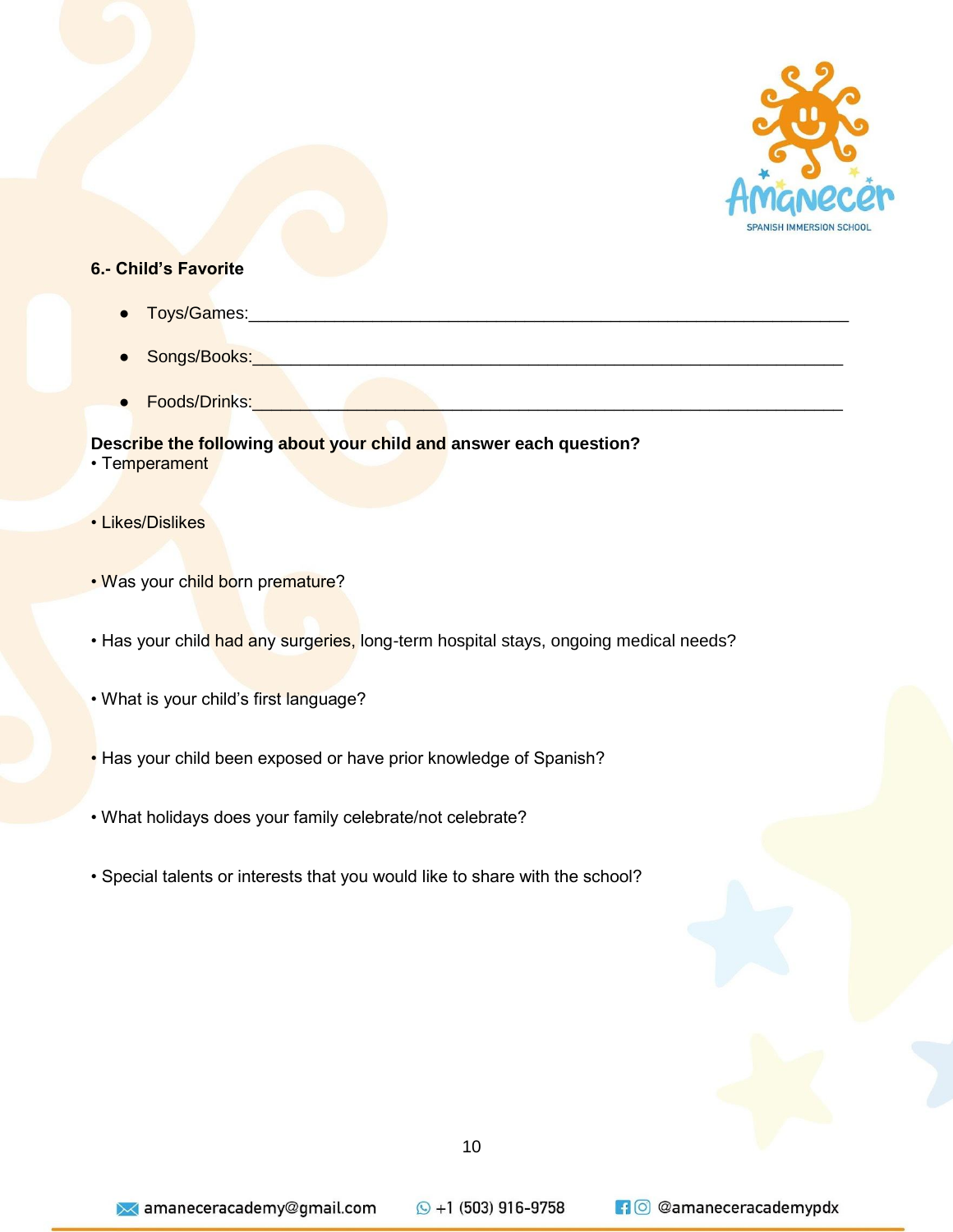

### **7.- Authorization to pick up a child from Amanecer Academy**

Name of Child(ren):\_\_\_\_\_

I hereby inform Amanecer Academy, that the people listed below are authorized to pick up the above named child(ren) at anytime. Accordingly, Amanecer Academy is hereby instructed to release my child(ren) into the care of the following people whenever they come to Amanecer Academy.

|    | <b>Name</b> | Relationship to Child | <b>Phone Number</b> |
|----|-------------|-----------------------|---------------------|
| 1. |             |                       |                     |
| 2. |             |                       |                     |
| 3. |             |                       |                     |
| 4. |             |                       |                     |

#### **Authorized Pick-Up Person:**

I understand that:

 $A \cdot A$  because  $A \cdot B \cdot B$ 

- $\vee$  Parents/guardians must inform Amanecer Academy (call, leave a note at drop off) of the name of the person who is picking up their child on any day when they themselves are not.
- ✔ The "Authorized Pick-Up Person" *must be at least 18 years old* and may be asked to provide a photo ID to the staff.
- ► This authorization shall remain in force until edited or rescinded in writing by the signers of this authorization.

| Authorized by:            |    |      |
|---------------------------|----|------|
| Parent/Guardian Signature |    | Date |
|                           |    |      |
|                           | 11 |      |
|                           |    |      |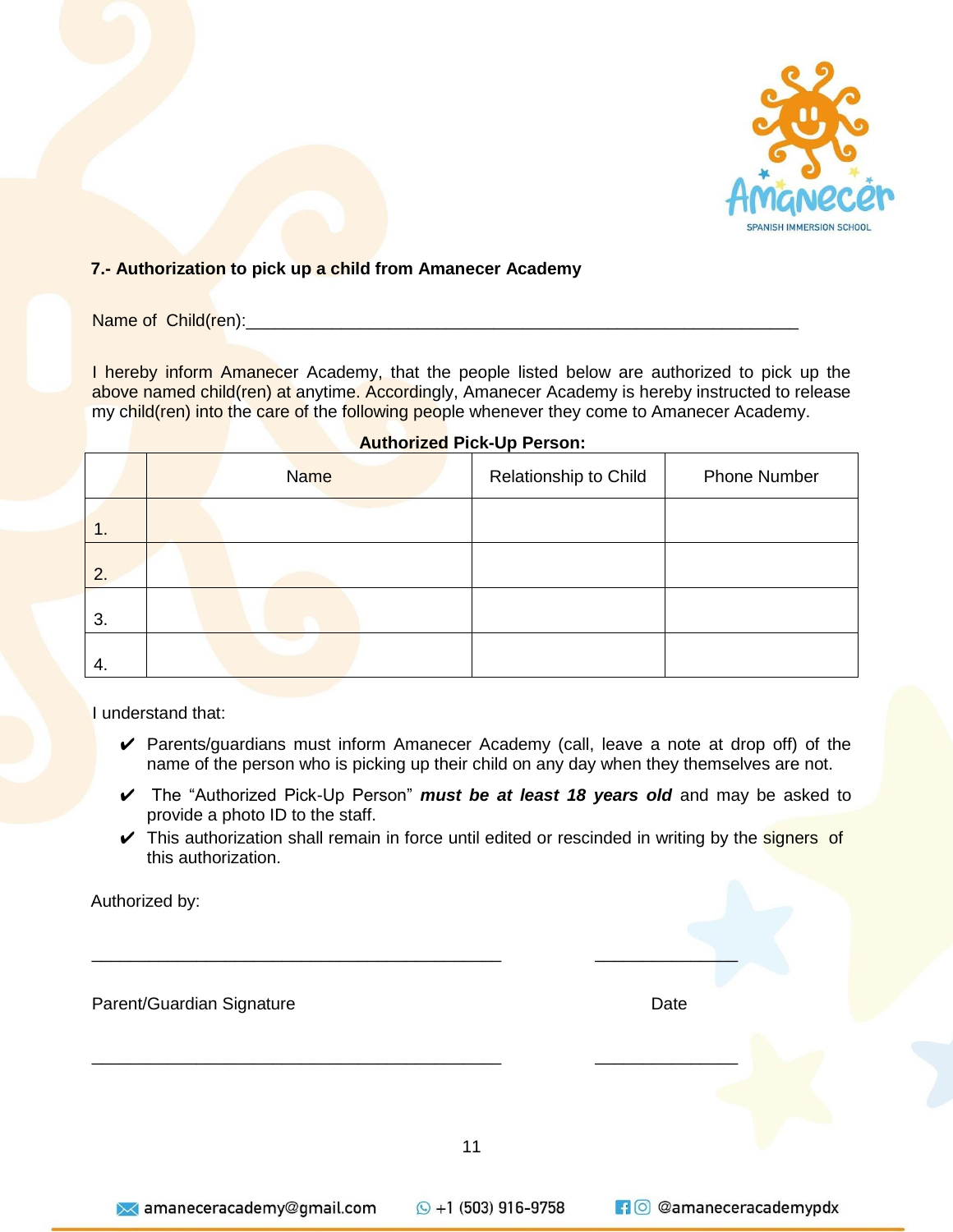

Parent/Guardian Signature **Date**